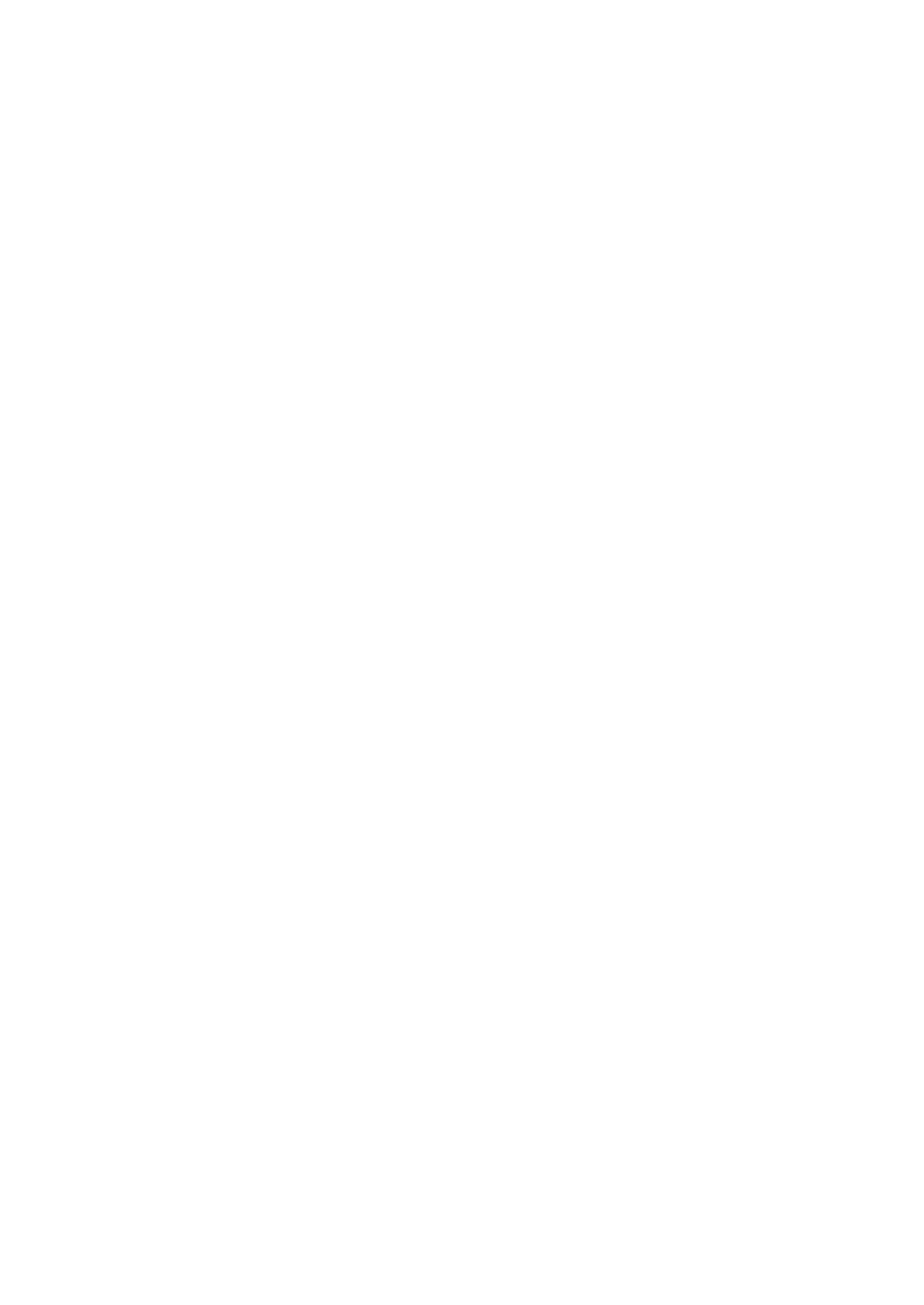# **CHAPTER 13.04**

# **TRADE LICENCES ACT**

# **ARRANGEMENT OF SECTIONS**

#### **Section**

| 1.  |  |
|-----|--|
| 2.  |  |
| 3.  |  |
| 4.  |  |
| 5.  |  |
| 6.  |  |
| 7.  |  |
| 8.  |  |
| 9.  |  |
| 10. |  |
| 11. |  |
| 12. |  |
| 13. |  |
| 14. |  |
| 15. |  |
|     |  |

# **SCHEDULE**

9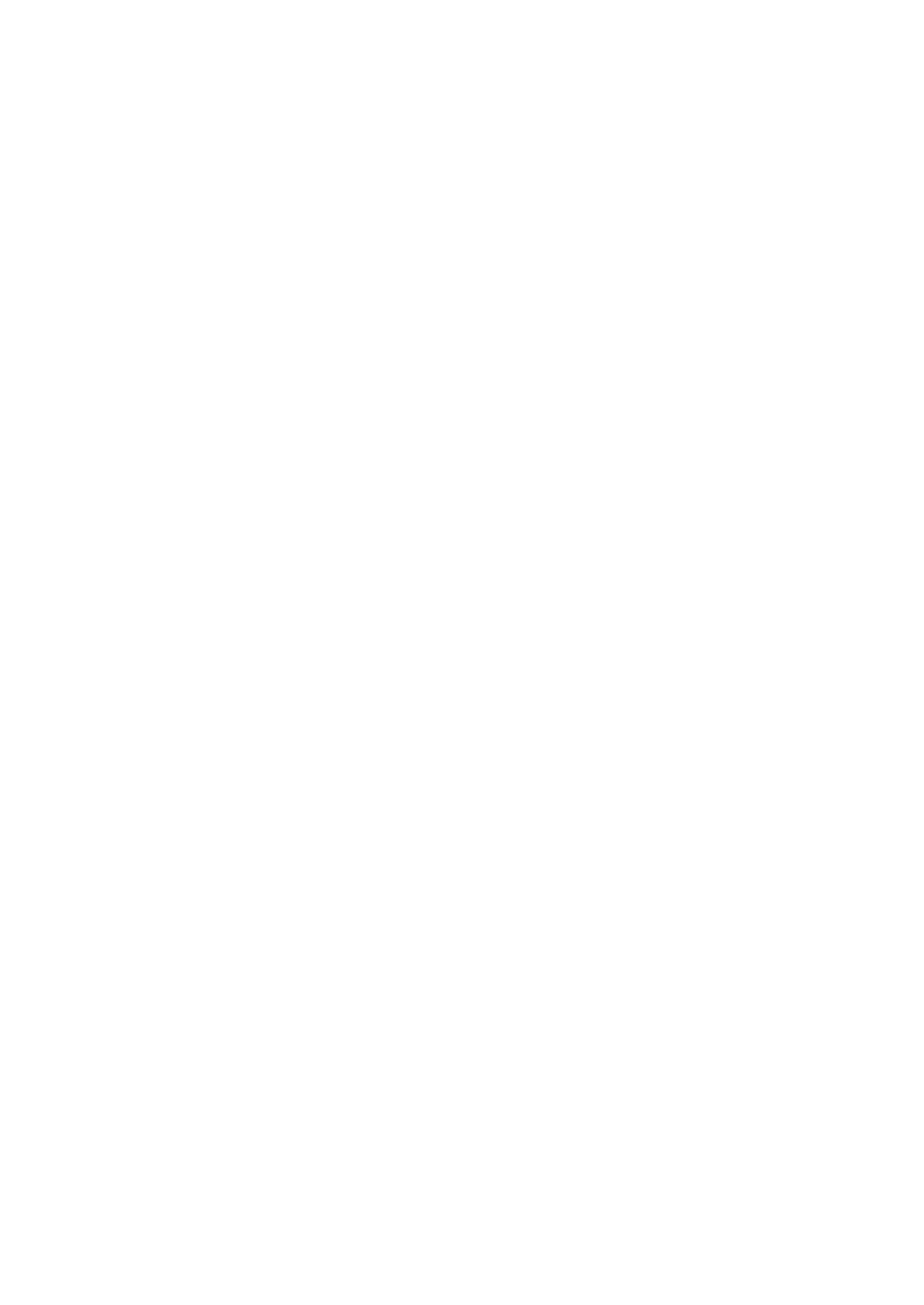**Revision Date: 31 Dec 2005** 

# **CHAPTER 13.04**

# **TRADE LICENCES ACT**

#### **(Acts 5 of 1985 and 4 of 1997)**

AN ACT to regulate the issue of licences for trade purposes.

Commencement [16 March 1985]

#### **1. SHORT TITLE**

This Act may be cited as the Trade Licences Act.

#### **2. INTERPRETATION**

In this Act—

- "**body of persons**" means any body politic, corporate or collegiate and any company, fraternity, fellowship, society of persons whether corporate or not corporate and any trust or co-operative society;
- "**licence**" means any licence granted under this Act for or in respect of the premises indicated therein;
- "**licensee**" means a person to whom a licence has been granted under this Act;
- "**Minister**" means the Minister to whom the responsibility for trade has been assigned;
- "**person**" includes a body of persons and a Trader as defined in section 1 of the Commercial Code;
- "**sell**" includes barter or offer or expose for sale or barter, or cause to be sold, bartered or offered or exposed for sale or barter;
- "**tobacco**" includes snuff, cigarettes and cigars manufactured and unmanufactured tobacco;
- "**trade**" means any operation of a commercial character by which the trader provides to customers for reward some kind of goods or services.

*(Amended by Act 4 of 1997)*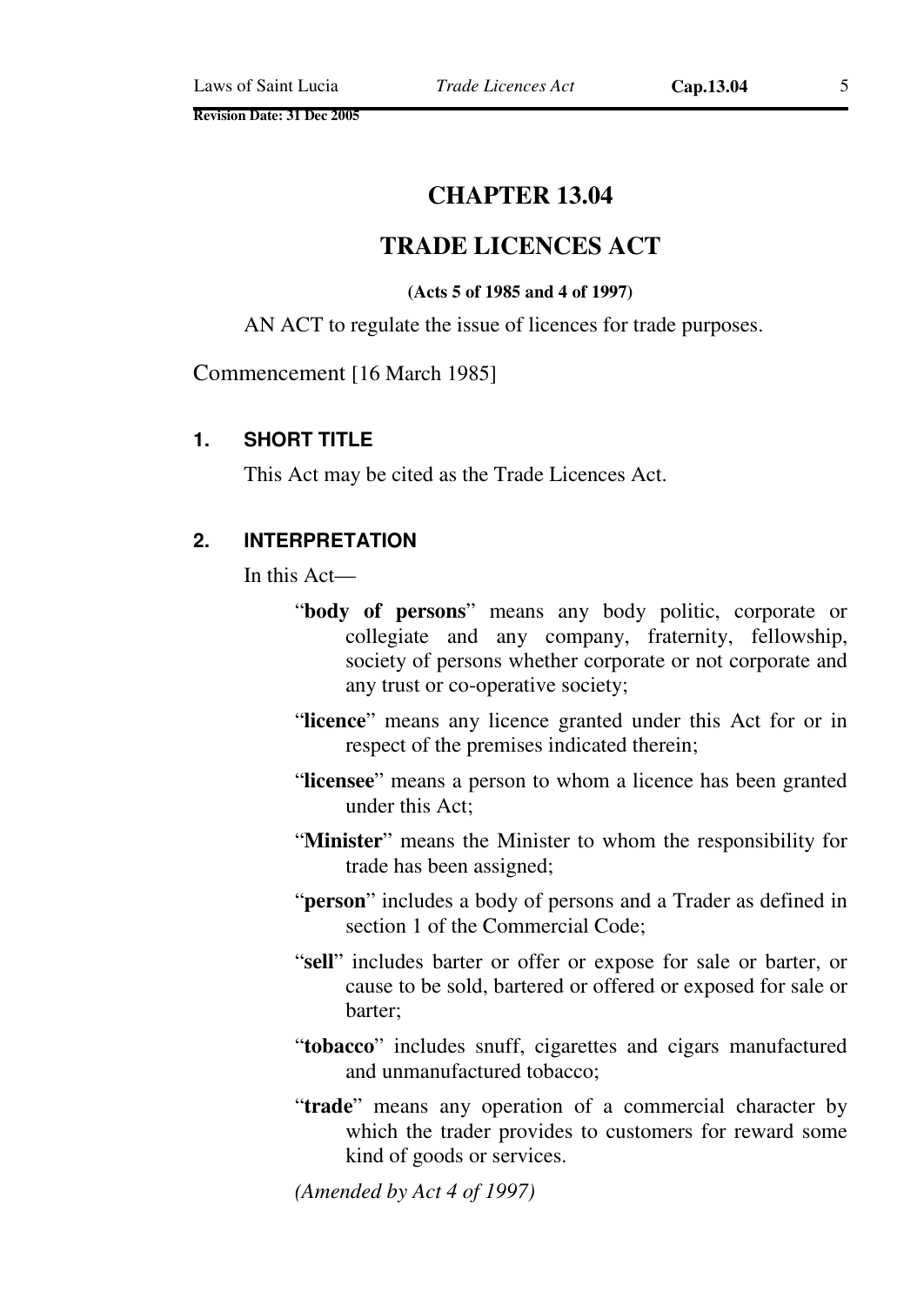#### **3. TRADE LICENCE**

- (1) Subject to the provisions of this Act, a person shall not, without having first obtained a trade licence—
	- (a) sell any wares, merchandise, wines, spirits, tobacco or goods of any sort in any building or place; or
	- (b) engage in trade.
- (2) Subsection (1) shall not apply—
	- (a) to a citizen of Saint Lucia; and
	- (b) to a company in Saint Lucia, that is not an alien company within the meaning of the Aliens Licensing Act;
- (3) Subject to the provisions of this Act, a person shall not, without the approval of the Minister—
	- (a) sell any of the articles mentioned in subsection  $(1)(a)$ ; or
	- (b) engage in trade on behalf of—
		- (i) a person who is not a citizen of Saint Lucia, or
		- (ii) a company that is not an alien company within the meaning of the Aliens Licensing Act.

#### **4. ESTABLISHMENT OF ADVISORY BOARD**

- (1) There is hereby established a Board called the "Advisory Board" consisting of a chairperson and 6 other members to be appointed by the Minister from among persons who represent, commerce, trade, labour, trade unions or such other persons or class of persons who in the opinion of the Minister ought to be represented on the Advisory Board.
- (2) The names of persons appointed on the Board shall be published in the Gazette.
- (3) The Advisory Board shall consider all applications for trade licences and make such recommendations as it considers necessary thereon.
- (4) The Permanent Secretary in the Ministry of Trade is the chairperson of the Advisory Board.
- (5) The Secretary of the Board is a trade officer designated by the Minister.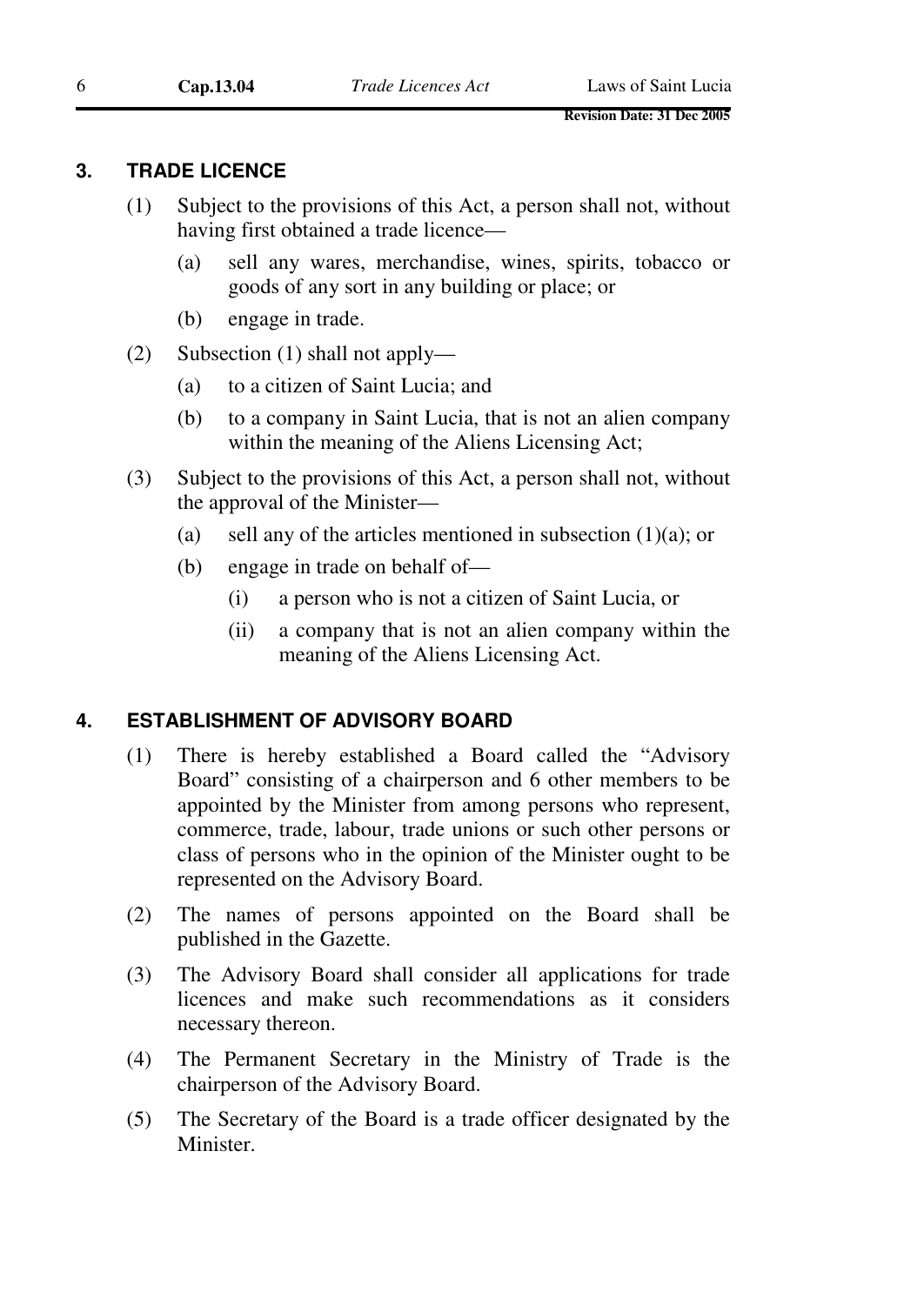**Revision Date: 31 Dec 2005** 

*(Amended by Act 4 of 1997)* 

#### **5. PROCEDURE FOR MAKING APPLICATION FOR LICENCE**

- (1) Any person who desires to obtain a licence for any of the purposes set out in section 3(1) shall forward an application in the prescribed form in triplicate to the Secretary to the Advisory Board.
- (2) The Secretary to the Advisory Board on receipt of such application shall forward a copy thereof each to the Minister and the Advisory Board.

*(Amended by Act 4 of 1997)* 

## **6. ISSUE OF LICENCE**

Subject to section 3(3) after consideration of an application by the Advisory Board, a licence shall be issued by the Secretary to the Advisory Board with the approval of the Minister.

#### **7. WAIVER OF LICENCES**

The Cabinet may waive the licence granted in respect of any person if it is considered that the waiver is beneficial to the economic needs of Saint Lucia or is in the public interest.

#### **8. LICENCE FEE**

- (1) There shall be paid to the Accountant General such a fee as may be prescribed in respect of each licence issued by the Secretary to the Advisory Board. *(Amended by Act 4 of 1997)*
- (2) An annual fee of such amount as is set out in the Schedule shall also be paid in respect of each licence by the licensee to the Accountant General.
- (3) The fees prescribed may however be reduced or waived in the public interest by the Cabinet in any case.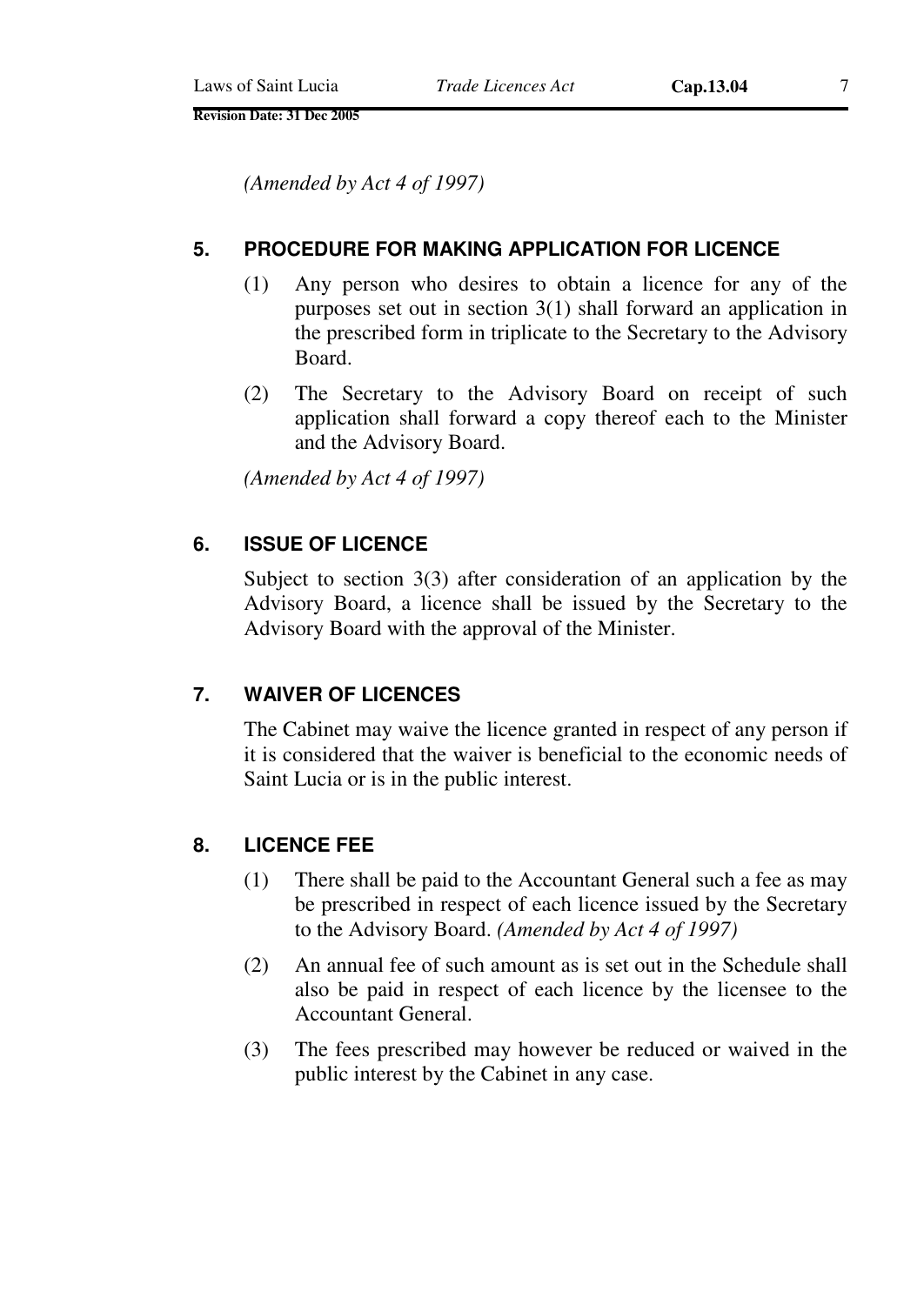## **9. PRODUCTION OF LICENCES**

Every person who is required by this Act to obtain a licence shall produce that licence to the Secretary to the Advisory Board or a police officer not below the rank of Inspector if requested to do so by the Secretary to the Advisory Board or such police officer. *(Amended by Act 4 of 1997)* 

## **10. DURATION OF LICENCE**

Every licence shall be an annual licence and shall expire on 31 December in the year in which that licence was granted and may be renewed thereafter.

## **11. NOTICE BY LICENCE HOLDER**

- (1) Every person who holds a licence shall have affixed, in some conspicious place of the licensed premises for or in respect of which the licence is issued a notice stating that he or she is the holder of the licence and the number of the licence.
- (2) Every person who affixes, causes or allows to be or remain affixed a false licence notice to any premises commits an offence.

#### **12. REGULATIONS**

The Minister may make regulations for—

- (a) prescribing the forms to be used on applications for licences;
- (b) prescribing the fees to be paid for each class of licence and the manner and time of payment;
- (c) prescribing the conditions which shall be attached to any licence either generally or specially;
- (d) prescribing the limits to the number of licences issued either generally or in relation to a particular trade or in relation to any district or any area; and
- (e) the purpose of giving effect to the objects and purposes of the Act.